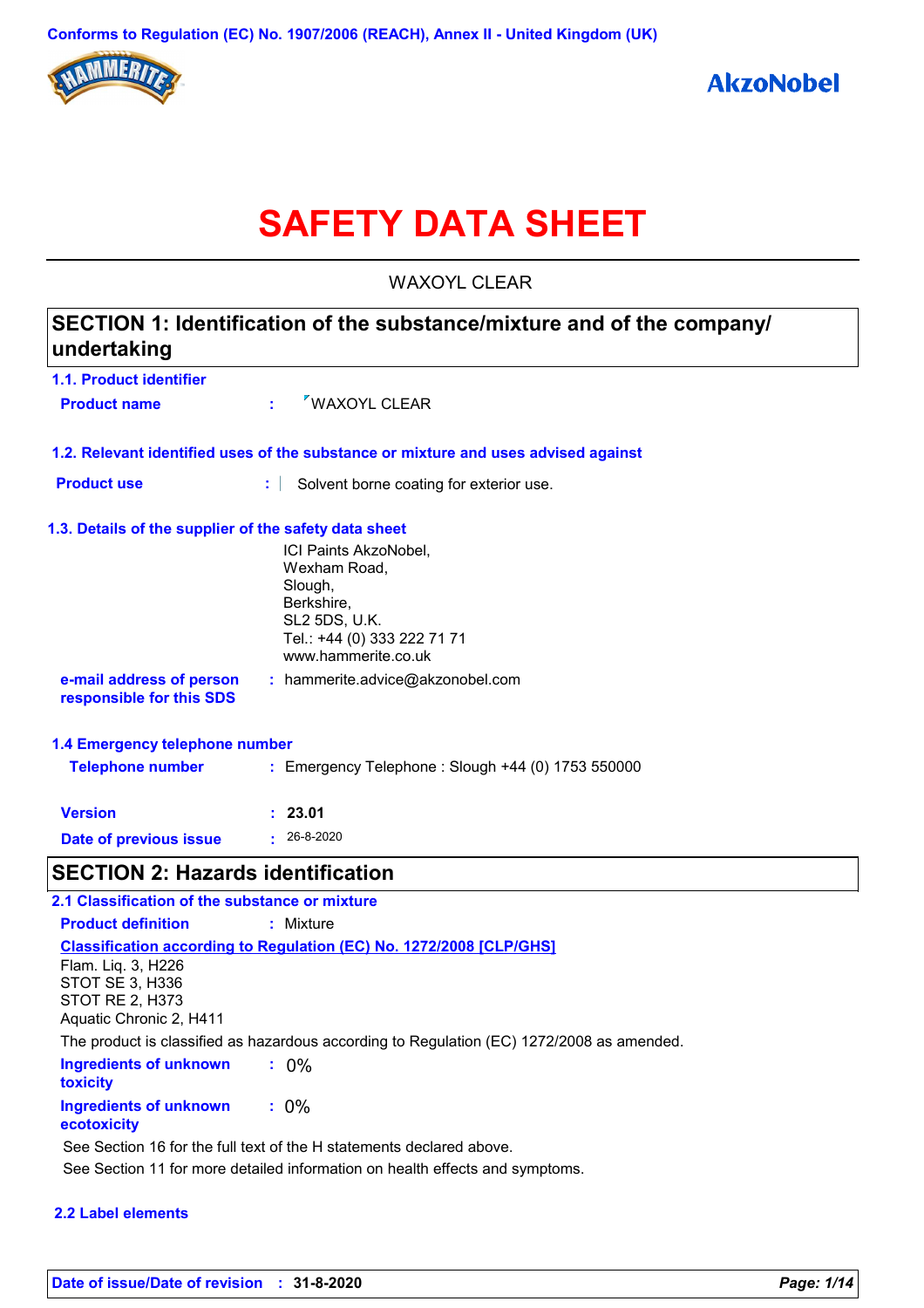# **SECTION 2: Hazards identification**

| <b>Hazard pictograms</b>                                                                                                                                        | ÷                                                                                                                                                                                                                          |
|-----------------------------------------------------------------------------------------------------------------------------------------------------------------|----------------------------------------------------------------------------------------------------------------------------------------------------------------------------------------------------------------------------|
| <b>Signal word</b>                                                                                                                                              | : Warning                                                                                                                                                                                                                  |
| <b>Hazard statements</b>                                                                                                                                        | : H226 - Flammable liquid and vapour.<br>H336 - May cause drowsiness or dizziness.<br>H373 - May cause damage to organs through prolonged or repeated exposure.<br>H411 - Toxic to aquatic life with long lasting effects. |
| <b>Precautionary statements</b>                                                                                                                                 |                                                                                                                                                                                                                            |
| <b>General</b>                                                                                                                                                  | : P102 - Keep out of reach of children.<br>P101 - If medical advice is needed, have product container or label at hand.                                                                                                    |
| <b>Prevention</b>                                                                                                                                               | : P210 - Keep away from heat, hot surfaces, sparks, open flames and other ignition<br>sources. No smoking.<br>P233 - Keep container tightly closed.<br>P260 - Do not breathe vapour.                                       |
| <b>Response</b>                                                                                                                                                 | : P304 + P340 - IF INHALED: Remove person to fresh air and keep comfortable for<br>breathing.<br>P312 - Call a POISON CENTER or doctor/physician if you feel unwell.                                                       |
| <b>Storage</b>                                                                                                                                                  | $:$ P235 - Keep cool.                                                                                                                                                                                                      |
| <b>Disposal</b>                                                                                                                                                 | : P501 - Dispose of contents and container in accordance with all local, regional,<br>national or international regulations.                                                                                               |
| <b>Hazardous ingredients</b>                                                                                                                                    | Naphtha (petroleum), hydrodesulfurized heavy                                                                                                                                                                               |
| <b>Supplemental label</b><br>elements                                                                                                                           | : Not applicable.                                                                                                                                                                                                          |
| <b>Annex XVII - Restrictions</b><br>on the manufacture,<br>placing on the market and<br>use of certain dangerous<br>substances, mixtures and<br><b>articles</b> | : Not applicable.                                                                                                                                                                                                          |
| <b>Special packaging requirements</b>                                                                                                                           |                                                                                                                                                                                                                            |
| <b>Containers to be fitted</b><br>with child-resistant<br>fastenings                                                                                            | : Not applicable.                                                                                                                                                                                                          |
| <b>Tactile warning of danger</b>                                                                                                                                | : Yes, applicable.                                                                                                                                                                                                         |

### **2.3 Other hazards**

**Other hazards which do : not result in classification** : None known.

# **SECTION 3: Composition/information on ingredients**

| <b>Product/ingredient name</b>                  | <b>Identifiers</b>                                           | $\frac{9}{6}$ | <b>Regulation (EC) No.</b><br>1272/2008 [CLP]                                                                                 | <b>Type</b> |
|-------------------------------------------------|--------------------------------------------------------------|---------------|-------------------------------------------------------------------------------------------------------------------------------|-------------|
| Naphtha (petroleum),<br>hydrodesulfurized heavy | IEC: 265-185-4<br>CAS: 64742-82-1                            | l≥50 - ≤75    | Flam. Lig. 3, H226<br>STOT SE 3, H336<br>STOT RE 2, H373 (respiratory system)<br>Asp. Tox. 1, H304<br>Aquatic Chronic 2, H411 | $[1]$       |
| Sulfonic acids, petroleum,<br>sodium salts      | IEC: 271-781-5<br>ICAS: 68608-26-4                           | l≤5           | Skin Irrit. 2, H315<br>Eye Irrit. 2, H319                                                                                     | $[1]$       |
| dicyclohexylammonium nitrite                    | EC: 221-515-9<br>ICAS: 3129-91-7<br>lIndex:<br>l007-009-00-9 | l≤3           | Acute Tox. 4, H302<br>Acute Tox. 4, H332                                                                                      | $[1]$       |
|                                                 |                                                              |               |                                                                                                                               | $[1]$       |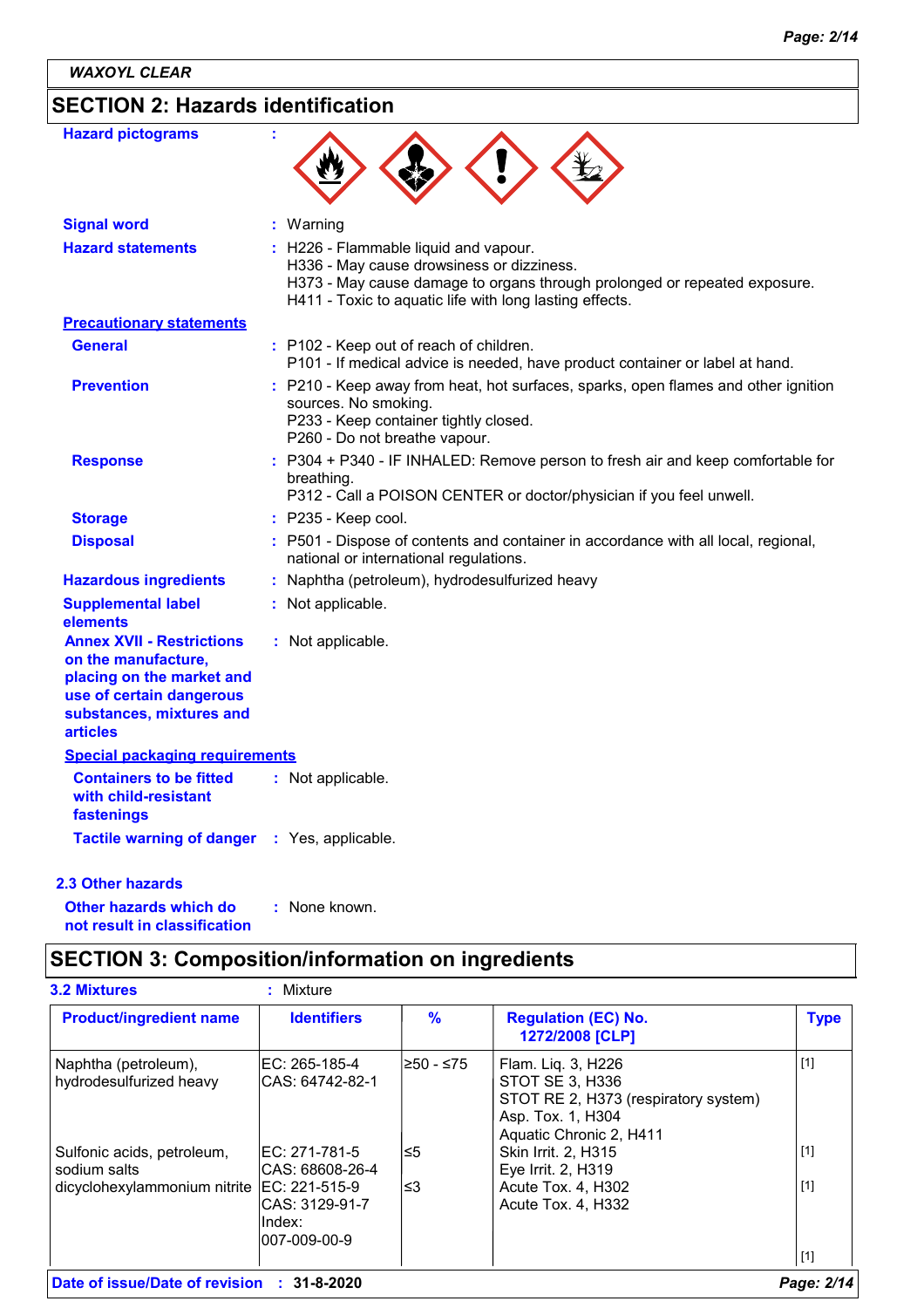#### *WAXOYL CLEAR*

### **SECTION 3: Composition/information on ingredients**

| <u>ses non s. sompositionmusemation on ingredictio</u> |                  |       |                         |         |
|--------------------------------------------------------|------------------|-------|-------------------------|---------|
| <b>Reaction Mass of</b>                                | REACH #:         | 8,2≥∥ | Flam. Liq. 3, H226      |         |
| Ethylbenzene and M-Xylene                              | 01-2119488216-32 |       | Acute Tox. 4, H312      |         |
| and P-Xylene                                           |                  |       | Acute Tox. 4, H332      |         |
|                                                        |                  |       | Skin Irrit. 2, H315     |         |
|                                                        |                  |       | Eye Irrit. 2, H319      |         |
|                                                        |                  |       | STOT SE 3, H335         |         |
|                                                        |                  |       | STOT RE 2, H373         |         |
|                                                        |                  |       | Asp. Tox. 1, H304       |         |
|                                                        |                  |       | Aquatic Chronic 3, H412 |         |
| mesitylene                                             | IEC: 203-604-4   | <1    | Flam. Liq. 3, H226      | [1] [2] |
|                                                        | CAS: 108-67-8    |       | STOT SE 3, H335         |         |
|                                                        | Index:           |       | Aquatic Chronic 2, H411 |         |
|                                                        | 601-025-00-5     |       |                         |         |
|                                                        |                  |       | See Section 16 for      |         |
|                                                        |                  |       | the full text of the H  |         |
|                                                        |                  |       | statements declared     |         |
|                                                        |                  |       | above.                  |         |

There are no additional ingredients present which, within the current knowledge of the supplier and in the concentrations applicable, are classified as hazardous to health or the environment, are PBTs, vPvBs or Substances of equivalent concern, or have been assigned a workplace exposure limit and hence require reporting in this section.

#### Type

[1] Substance classified with a health or environmental hazard

[2] Substance with a workplace exposure limit

[3] Substance meets the criteria for PBT according to Regulation (EC) No. 1907/2006, Annex XIII

[4] Substance meets the criteria for vPvB according to Regulation (EC) No. 1907/2006, Annex XIII

[5] Substance of equivalent concern

[6] Additional disclosure due to company policy

Occupational exposure limits, if available, are listed in Section 8.

### **SECTION 4: First aid measures**

#### **4.1 Description of first aid measures**

| <b>General</b>                    | : In all cases of doubt, or when symptoms persist, seek medical attention. Never give<br>anything by mouth to an unconscious person. If unconscious, place in recovery<br>position and seek medical advice.                                                                                                             |
|-----------------------------------|-------------------------------------------------------------------------------------------------------------------------------------------------------------------------------------------------------------------------------------------------------------------------------------------------------------------------|
| <b>Eye contact</b>                | : Remove contact lenses, irrigate copiously with clean, fresh water, holding the<br>eyelids apart for at least 10 minutes and seek immediate medical advice.                                                                                                                                                            |
| <b>Inhalation</b>                 | : Remove to fresh air. Keep person warm and at rest. If not breathing, if breathing is<br>irregular or if respiratory arrest occurs, provide artificial respiration or oxygen by<br>trained personnel.                                                                                                                  |
| <b>Skin contact</b>               | : Remove contaminated clothing and shoes. Wash skin thoroughly with soap and<br>water or use recognised skin cleanser. Do NOT use solvents or thinners.                                                                                                                                                                 |
| <b>Ingestion</b>                  | : If swallowed, seek medical advice immediately and show the container or label.<br>Keep person warm and at rest. Do NOT induce vomiting.                                                                                                                                                                               |
| <b>Protection of first-aiders</b> | : No action shall be taken involving any personal risk or without suitable training. If it<br>is suspected that fumes are still present, the rescuer should wear an appropriate<br>mask or self-contained breathing apparatus. It may be dangerous to the person<br>providing aid to give mouth-to-mouth resuscitation. |

#### **4.2 Most important symptoms and effects, both acute and delayed**

There are no data available on the mixture itself. The mixture has been assessed following the conventional method of the CLP Regulation (EC) No 1272/2008 and is classified for toxicological properties accordingly. See Sections 2 and 3 for details.

Exposure to component solvent vapour concentrations in excess of the stated occupational exposure limit may result in adverse health effects such as mucous membrane and respiratory system irritation and adverse effects on the kidneys, liver and central nervous system. Symptoms and signs include headache, dizziness, fatigue, muscular weakness, drowsiness and, in extreme cases, loss of consciousness.

Solvents may cause some of the above effects by absorption through the skin. Repeated or prolonged contact with the mixture may cause removal of natural fat from the skin, resulting in non-allergic contact dermatitis and absorption through the skin.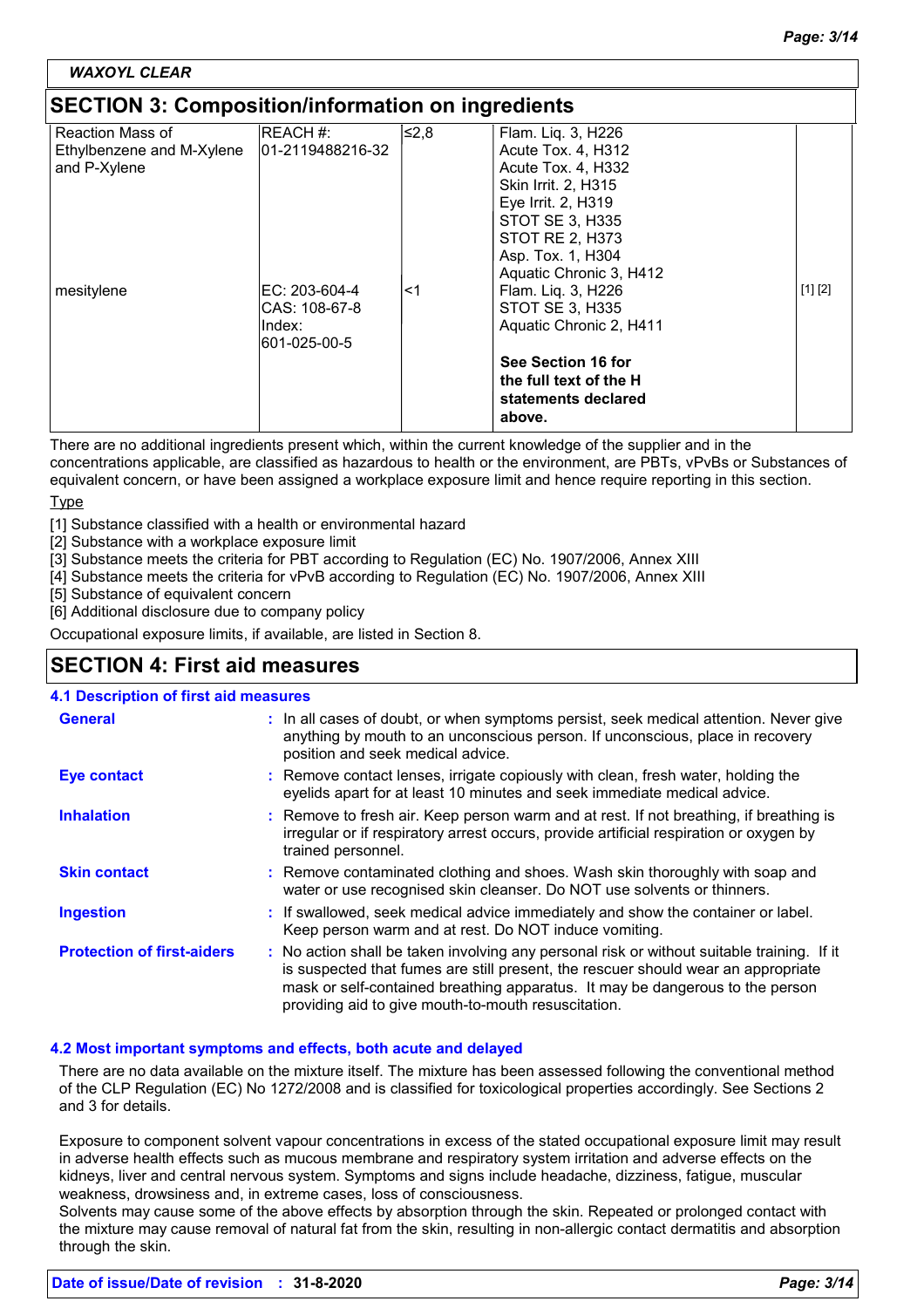*WAXOYL CLEAR*

## **SECTION 4: First aid measures**

If splashed in the eyes, the liquid may cause irritation and reversible damage.

Ingestion may cause nausea, diarrhea and vomiting.

This takes into account, where known, delayed and immediate effects and also chronic effects of components from short-term and long-term exposure by oral, inhalation and dermal routes of exposure and eye contact.

#### **4.3 Indication of any immediate medical attention and special treatment needed**

| <b>Notes to physician</b>  | : In case of inhalation of decomposition products in a fire, symptoms may be delayed.<br>The exposed person may need to be kept under medical surveillance for 48 hours. |
|----------------------------|--------------------------------------------------------------------------------------------------------------------------------------------------------------------------|
| <b>Specific treatments</b> | : No specific treatment.                                                                                                                                                 |

See toxicological information (Section 11)

| <b>SECTION 5: Firefighting measures</b>                           |                                                                                                                              |  |  |  |
|-------------------------------------------------------------------|------------------------------------------------------------------------------------------------------------------------------|--|--|--|
| 5.1 Extinguishing media<br><b>Suitable extinguishing</b><br>media | : Recommended: alcohol-resistant foam, $CO2$ , powders, water spray.                                                         |  |  |  |
| <b>Unsuitable extinguishing</b><br>media                          | : Do not use water jet.                                                                                                      |  |  |  |
|                                                                   | 5.2 Special hazards arising from the substance or mixture                                                                    |  |  |  |
| <b>Hazards from the</b><br>substance or mixture                   | : Fire will produce dense black smoke. Exposure to decomposition products may<br>cause a health hazard.                      |  |  |  |
| <b>Hazardous combustion</b><br>products                           | : Decomposition products may include the following materials: carbon monoxide,<br>carbon dioxide, smoke, oxides of nitrogen. |  |  |  |
| <b>5.3 Advice for firefighters</b>                                |                                                                                                                              |  |  |  |
| <b>Special protective actions</b><br>for fire-fighters            | : Cool closed containers exposed to fire with water. Do not release runoff from fire to<br>drains or watercourses.           |  |  |  |
| <b>Special protective</b><br>equipment for fire-fighters          | : Appropriate breathing apparatus may be required.                                                                           |  |  |  |

# **SECTION 6: Accidental release measures**

|                                                                | 6.1 Personal precautions, protective equipment and emergency procedures                                                                                                                                                                                                            |
|----------------------------------------------------------------|------------------------------------------------------------------------------------------------------------------------------------------------------------------------------------------------------------------------------------------------------------------------------------|
| For non-emergency<br>personnel                                 | : Exclude sources of ignition and ventilate the area. Avoid breathing vapour or mist.<br>Refer to protective measures listed in sections 7 and 8.                                                                                                                                  |
| For emergency responders                                       | : If specialised clothing is required to deal with the spillage, take note of any<br>information in Section 8 on suitable and unsuitable materials. See also the<br>information in "For non-emergency personnel".                                                                  |
| <b>6.2 Environmental</b><br>precautions                        | : Do not allow to enter drains or watercourses. If the product contaminates lakes,<br>rivers, or sewers, inform the appropriate authorities in accordance with local<br>regulations.                                                                                               |
| 6.3 Methods and material<br>for containment and<br>cleaning up | : Contain and collect spillage with non-combustible, absorbent material e.g. sand,<br>earth, vermiculite or diatomaceous earth and place in container for disposal<br>according to local regulations (see Section 13). Preferably clean with a detergent.<br>Avoid using solvents. |
| 6.4 Reference to other<br><b>sections</b>                      | : See Section 1 for emergency contact information.<br>See Section 8 for information on appropriate personal protective equipment.<br>See Section 13 for additional waste treatment information.                                                                                    |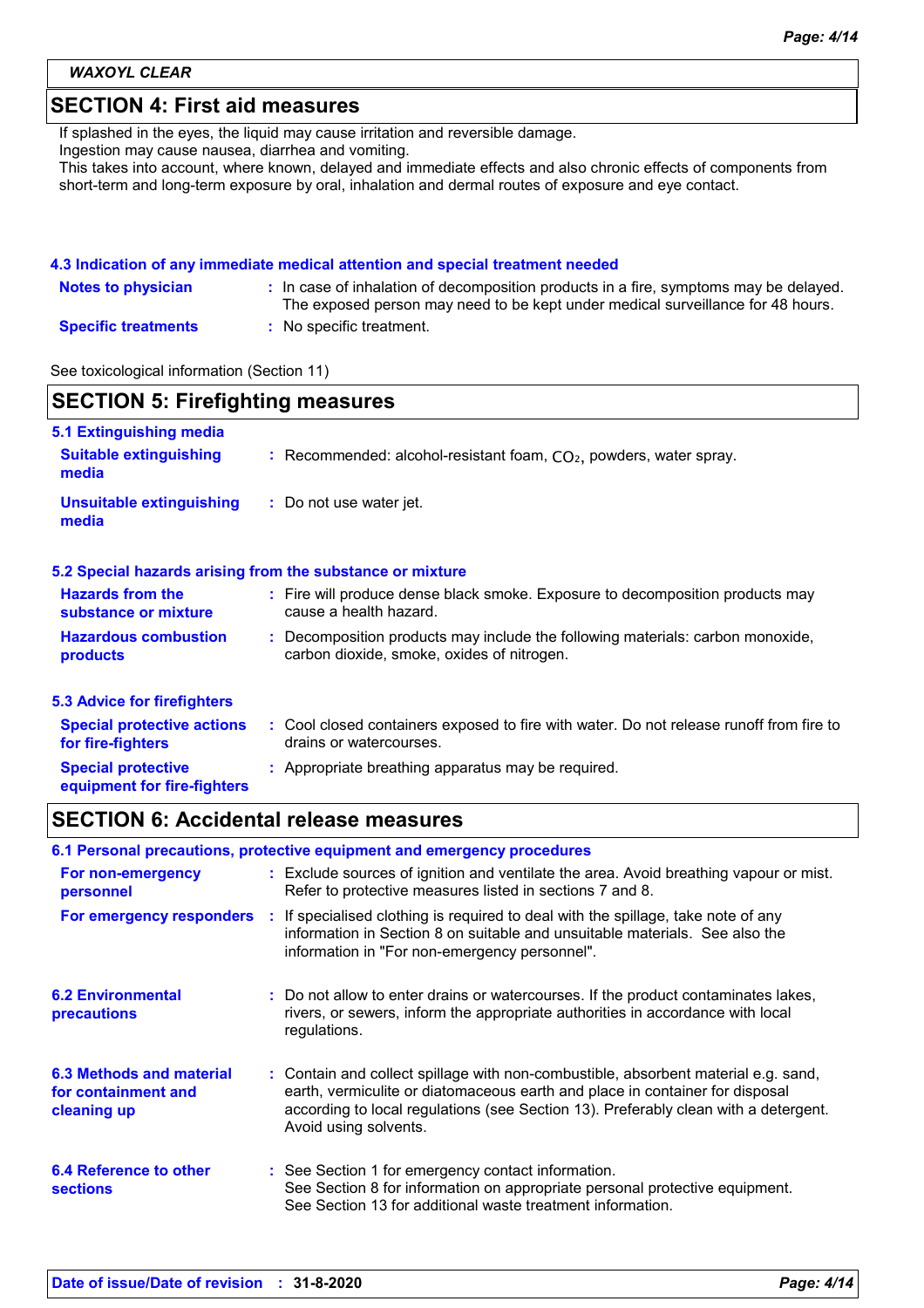# **SECTION 7: Handling and storage**

The information in this section contains generic advice and guidance. The list of Identified Uses in Section 1 should be consulted for any available use-specific information provided in the Exposure Scenario(s).

| <b>7.1 Precautions for safe</b><br>handling | : Prevent the creation of flammable or explosive concentrations of vapours in air and<br>avoid vapour concentrations higher than the occupational exposure limits.<br>In addition, the product should only be used in areas from which all naked lights and<br>other sources of ignition have been excluded. Electrical equipment should be<br>protected to the appropriate standard.<br>Mixture may charge electrostatically: always use earthing leads when transferring<br>from one container to another.<br>Operators should wear antistatic footwear and clothing and floors should be of the<br>conducting type.<br>Keep away from heat, sparks and flame. No sparking tools should be used.<br>Avoid contact with skin and eyes. Avoid the inhalation of dust, particulates, spray or<br>mist arising from the application of this mixture. Avoid inhalation of dust from<br>sanding.<br>Eating, drinking and smoking should be prohibited in areas where this material is<br>handled, stored and processed.<br>Put on appropriate personal protective equipment (see Section 8).<br>Never use pressure to empty. Container is not a pressure vessel.<br>Always keep in containers made from the same material as the original one.<br>Comply with the health and safety at work laws.<br>Do not allow to enter drains or watercourses.<br>Information on fire and explosion protection<br>Vapours are heavier than air and may spread along floors. Vapours may form |
|---------------------------------------------|------------------------------------------------------------------------------------------------------------------------------------------------------------------------------------------------------------------------------------------------------------------------------------------------------------------------------------------------------------------------------------------------------------------------------------------------------------------------------------------------------------------------------------------------------------------------------------------------------------------------------------------------------------------------------------------------------------------------------------------------------------------------------------------------------------------------------------------------------------------------------------------------------------------------------------------------------------------------------------------------------------------------------------------------------------------------------------------------------------------------------------------------------------------------------------------------------------------------------------------------------------------------------------------------------------------------------------------------------------------------------------------------------------------------------------------------------------------------------|
|                                             | explosive mixtures with air.                                                                                                                                                                                                                                                                                                                                                                                                                                                                                                                                                                                                                                                                                                                                                                                                                                                                                                                                                                                                                                                                                                                                                                                                                                                                                                                                                                                                                                                 |

#### **7.2 Conditions for safe storage, including any incompatibilities**

Store in accordance with local regulations.

#### **Notes on joint storage**

Keep away from: oxidising agents, strong alkalis, strong acids.

#### **Additional information on storage conditions**

Observe label precautions. Store in a dry, cool and well-ventilated area. Keep away from heat and direct sunlight. Keep away from sources of ignition. No smoking. Prevent unauthorised access. Containers that have been opened must be carefully resealed and kept upright to prevent leakage.

**Recommendations :** Not available.

**Industrial sector specific :**

: Not available.

**solutions**

# **SECTION 8: Exposure controls/personal protection**

The information in this section contains generic advice and guidance. Information is provided based on typical anticipated uses of the product. Additional measures might be required for bulk handling or other uses that could significantly increase worker exposure or environmental releases.

### **8.1 Control parameters**

### **Occupational exposure limits**

| <b>Product/ingredient name</b><br>mesitylene |  | <b>Exposure limit values</b><br>EH40/2005 WELs (United Kingdom (UK), 12/2011).<br>TWA: 25 ppm 8 hours.<br>TWA: 125 mg/m <sup>3</sup> 8 hours. |  |
|----------------------------------------------|--|-----------------------------------------------------------------------------------------------------------------------------------------------|--|
|                                              |  |                                                                                                                                               |  |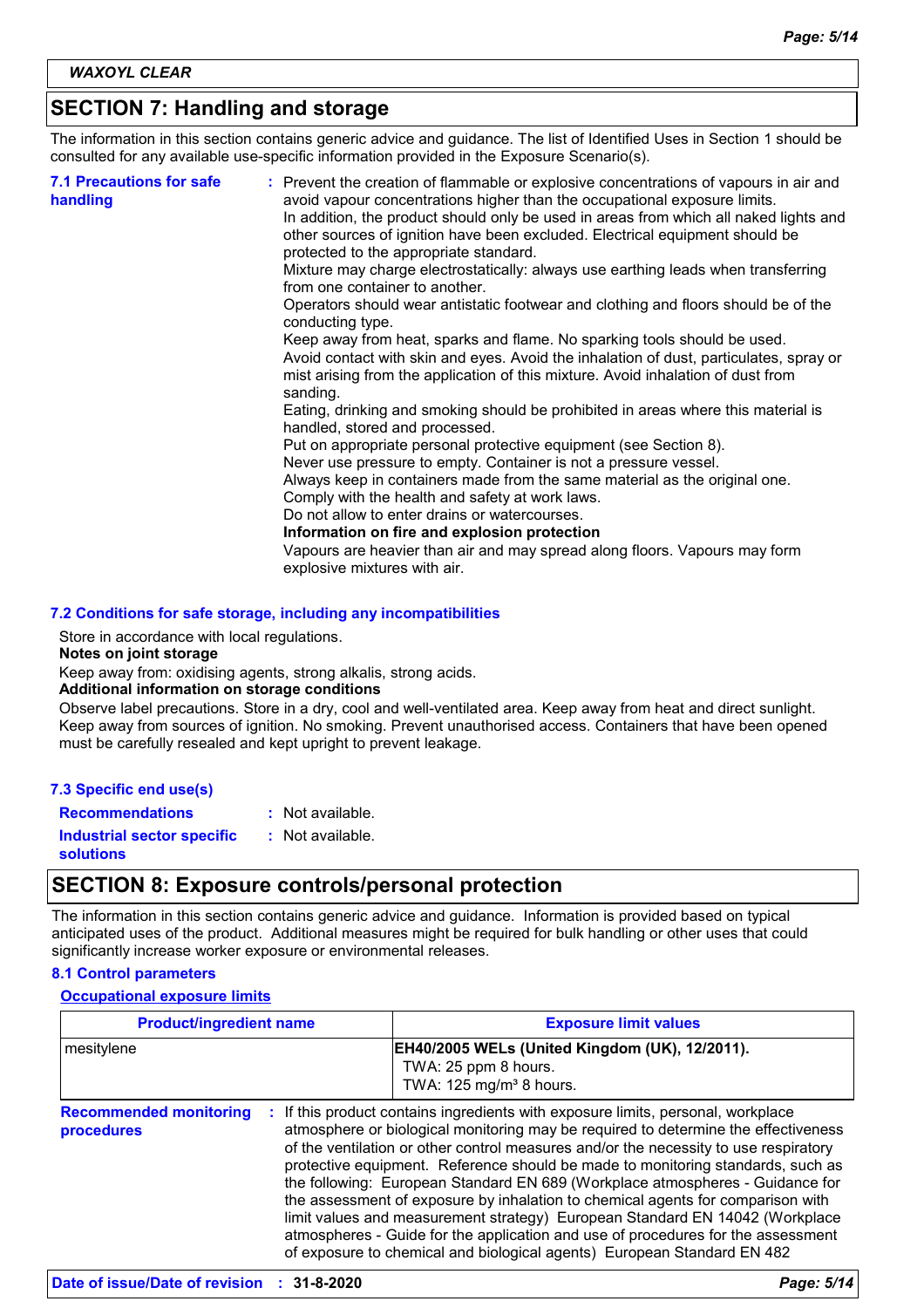### **SECTION 8: Exposure controls/personal protection**

| <b>DNELs/DMELs</b>                                   | (Workplace atmospheres - General requirements for the performance of procedures<br>for the measurement of chemical agents) Reference to national guidance<br>documents for methods for the determination of hazardous substances will also be<br>required.                                                                                                                                                                                                                                                                                                |
|------------------------------------------------------|-----------------------------------------------------------------------------------------------------------------------------------------------------------------------------------------------------------------------------------------------------------------------------------------------------------------------------------------------------------------------------------------------------------------------------------------------------------------------------------------------------------------------------------------------------------|
| No DNELs/DMELs available.                            |                                                                                                                                                                                                                                                                                                                                                                                                                                                                                                                                                           |
| <b>PNECs</b><br>No PNECs available                   |                                                                                                                                                                                                                                                                                                                                                                                                                                                                                                                                                           |
| <b>8.2 Exposure controls</b>                         |                                                                                                                                                                                                                                                                                                                                                                                                                                                                                                                                                           |
| <b>Appropriate engineering</b><br><b>controls</b>    | : Provide adequate ventilation. Where reasonably practicable, this should be<br>achieved by the use of local exhaust ventilation and good general extraction. If<br>these are not sufficient to maintain concentrations of particulates and solvent<br>vapours below the OEL, suitable respiratory protection must be worn.                                                                                                                                                                                                                               |
| <b>Individual protection measures</b>                |                                                                                                                                                                                                                                                                                                                                                                                                                                                                                                                                                           |
| <b>Hygiene measures</b>                              | : Wash hands, forearms and face thoroughly after handling chemical products, before<br>eating, smoking and using the lavatory and at the end of the working period.<br>Appropriate techniques should be used to remove potentially contaminated clothing.<br>Wash contaminated clothing before reusing. Ensure that eyewash stations and<br>safety showers are close to the workstation location.                                                                                                                                                         |
| <b>Eye/face protection</b><br><b>Skin protection</b> | : Use safety eyewear designed to protect against splash of liquids.                                                                                                                                                                                                                                                                                                                                                                                                                                                                                       |
|                                                      | When prolonged or frequently repeated contact may occur, a glove with a protection<br>class of 6 (breakthrough time >480 minutes according to EN374) is recommended.<br>Recommended gloves: Viton ® or Nitrile, thickness ≥ 0.38 mm.<br>When only brief contact is expected, a glove with protection class of 2 or higher<br>(breakthrough time > 30 minutes according to EN374) is recommended.<br>Recommended gloves: Nitrile, thickness ≥ 0.12 mm.<br>Gloves should be replaced regularly and if there is any sign of damage to the glove<br>material. |
|                                                      | The performance or effectiveness of the glove may be reduced by physical/chemical<br>damage and poor maintenance.                                                                                                                                                                                                                                                                                                                                                                                                                                         |
| <b>Body protection</b>                               | : Personnel should wear antistatic clothing made of natural fibres or of high-<br>temperature-resistant synthetic fibres.                                                                                                                                                                                                                                                                                                                                                                                                                                 |
| <b>Other skin protection</b>                         | : Appropriate footwear and any additional skin protection measures should be<br>selected based on the task being performed and the risks involved and should be<br>approved by a specialist before handling this product.                                                                                                                                                                                                                                                                                                                                 |
| <b>Respiratory protection</b>                        | : If workers are exposed to concentrations above the exposure limit, they must use<br>appropriate, certified respirators.                                                                                                                                                                                                                                                                                                                                                                                                                                 |
|                                                      | OLD LEAD-BASED PAINTS:                                                                                                                                                                                                                                                                                                                                                                                                                                                                                                                                    |
|                                                      | When surfaces are to be prepared for painting, account should be taken of the age                                                                                                                                                                                                                                                                                                                                                                                                                                                                         |

red for painting, account should be taken of the age of the property and the possibility that lead-pigmented paint might be present. There is a possibility that ingestion or inhalation of scrapings or dust arising from the preparation work could cause health effects. As a working rule you should assume that this will be the case if the age of the property is pre 1960.

Where possible wet sanding or chemical stripping methods should be used with surfaces of this type to avoid the creation of dust. When dry sanding cannot be avoided, and effective local exhaust ventilation is not available, it is recommended that a dust respirator is worn, that is approved for use with lead dusts, and its type selected on the basis of the COSHH assessment, taking into account the Workplace Exposure Limit for lead in air. Furthermore, steps should be taken to ensure containment of the dusts created, and that all practicable measures are taken to clean up thoroughly all deposits of dusts in and around the affected area.

Respiratory protection in case of dust or spray mist formation. (particle filter EN143 type P2) Respiratory protection in case of vapour formation. (half mask with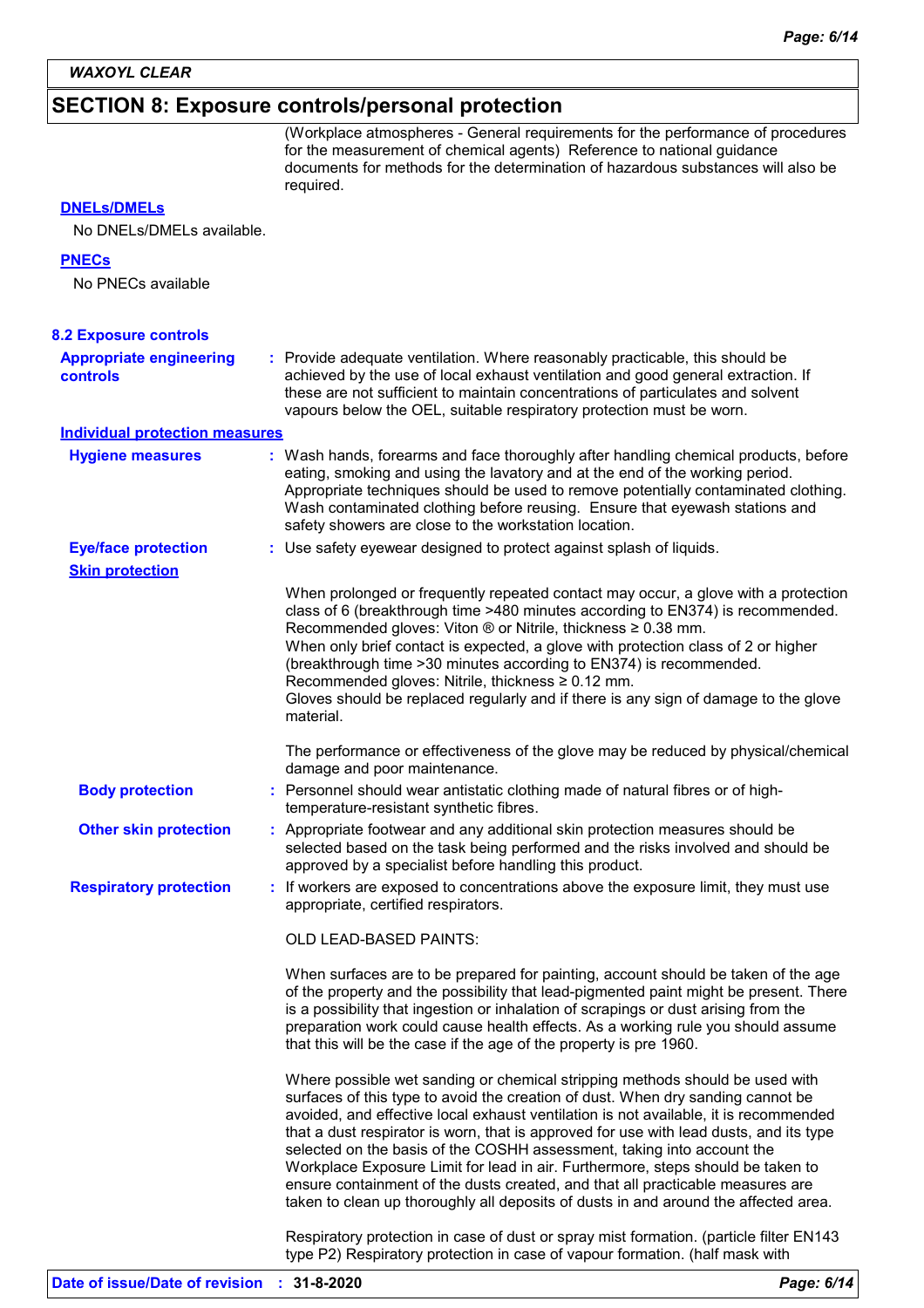### **SECTION 8: Exposure controls/personal protection**

combination filter A2-P2 til concentrations of 0,5 Vol%.)

The current Control of Lead at Work Regulations approved code of practice should be consulted for advice on protective clothing and personal hygiene precautions. Care should also be taken to exclude visitors, members of the household and especially children from the affected area, during the actual work and the subsequent clean up operations. All scrapings, dust, etc. should be disposed of by the professional painting contractor as Hazardous Waste.

Extra precautions will also need to be taken when burning off old lead-based paints because fumes containing lead will be produced. It is recommended that a respirator, approved for use with particulate fumes of lead is selected on the basis of the COSHH assessment, taking into account the Workplace Exposure Limit for lead in air. Similar precautions to those given above about sanding should be taken with reference to protective clothing, disposal of scrapings and dusts, and exclusion of other personnel and especially children from the building during actual work and the subsequent clean up operations.

Avoid the inhalation of dust. Wear suitable face mask if dry sanding. Special precautions should be taken during surface preparation of pre-1960s paint surfaces over wood and metal as they may contain harmful lead.

### OLD LEAD-BASED PAINTS:

When surfaces are to be prepared for painting, account should be taken of the age of the property and the possibility that lead-pigmented paint might be present. There is a possibility that ingestion or inhalation of scrapings or dust arising from the preparation work could cause health effects. As a working rule you should assume that this will be the case if the age of the property is pre 1960.

Where possible wet sanding or chemical stripping methods should be used with surfaces of this type to avoid the creation of dust. When dry sanding cannot be avoided, and effective local exhaust ventilation is not available, it is recommended that a dust respirator is worn, that is approved for use with lead dusts, and its type selected on the basis of the COSHH assessment, taking into account the Workplace Exposure Limit for lead in air. Furthermore, steps should be taken to ensure containment of the dusts created, and that all practicable measures are taken to clean up thoroughly all deposits of dusts in and around the affected area.

Respiratory protection in case of dust or spray mist formation. (particle filter EN143 type P2) Respiratory protection in case of vapour formation. (half mask with combination filter A2-P2 til concentrations of 0,5 Vol%.)

The current Control of Lead at Work Regulations approved code of practice should be consulted for advice on protective clothing and personal hygiene precautions. Care should also be taken to exclude visitors, members of the household and especially children from the affected area, during the actual work and the subsequent clean up operations. All scrapings, dust, etc. should be disposed of by the professional painting contractor as Hazardous Waste.

Extra precautions will also need to be taken when burning off old lead-based paints because fumes containing lead will be produced. It is recommended that a respirator, approved for use with particulate fumes of lead is selected on the basis of the COSHH assessment, taking into account the Workplace Exposure Limit for lead in air. Similar precautions to those given above about sanding should be taken with reference to protective clothing, disposal of scrapings and dusts, and exclusion of other personnel and especially children from the building during actual work and the subsequent clean up operations.

Avoid the inhalation of dust. Wear suitable face mask if dry sanding. Special precautions should be taken during surface preparation of pre-1960s paint surfaces over wood and metal as they may contain harmful lead.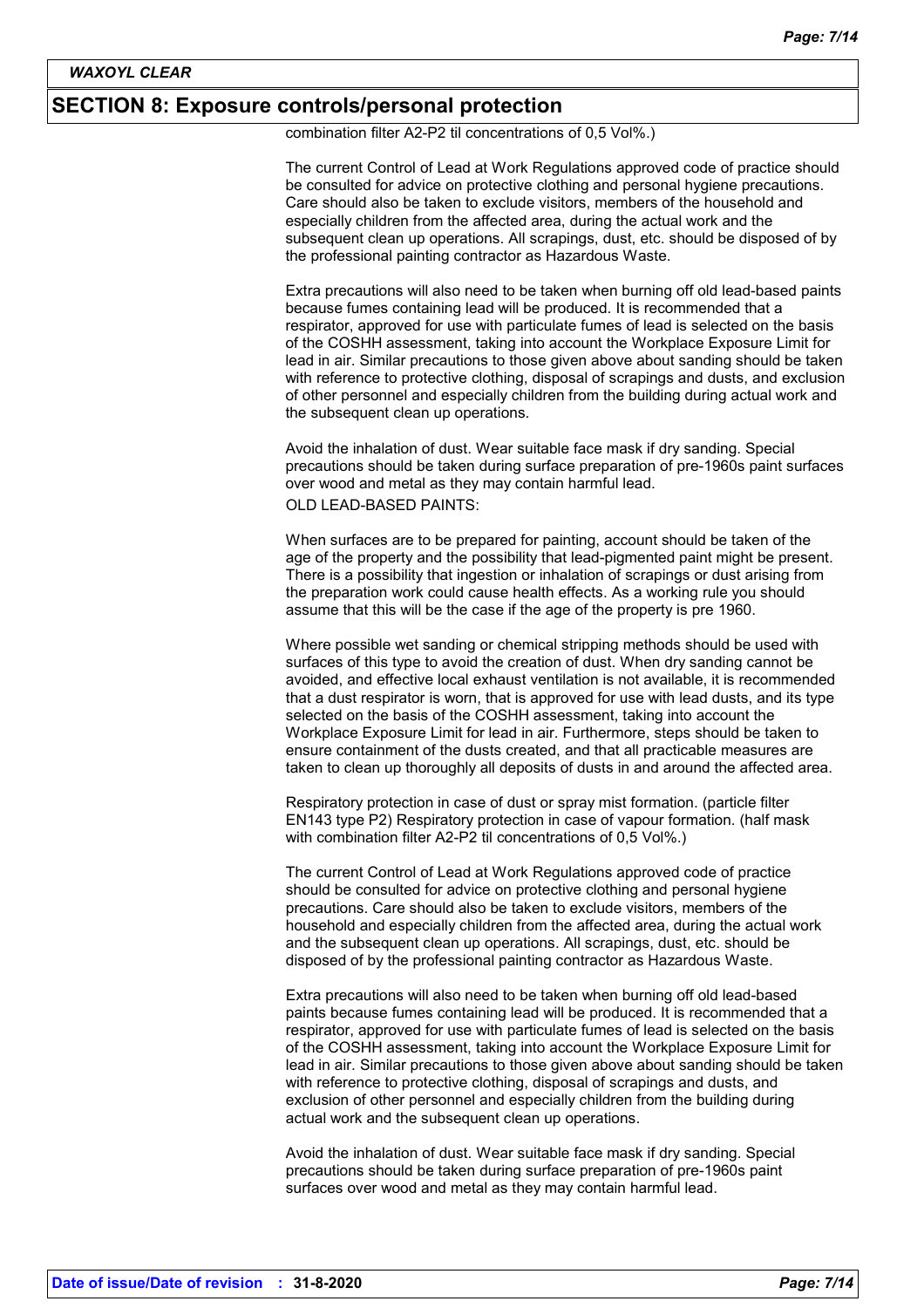# **SECTION 8: Exposure controls/personal protection**

**Environmental exposure : Do not allow to enter drains or watercourses. controls**

# **SECTION 9: Physical and chemical properties**

### **9.1. Information on basic physical and chemical properties**

| <b>Appearance</b>                                                 |    |                                                         |
|-------------------------------------------------------------------|----|---------------------------------------------------------|
| <b>Physical state</b>                                             |    | : Liquid.                                               |
| <b>Colour</b>                                                     |    | : Various: See label.                                   |
| <b>Odour</b>                                                      |    | $:$ Not available.                                      |
| <b>Odour threshold</b>                                            |    | Not available.                                          |
| pH                                                                |    | Not available.                                          |
| <b>Melting point/freezing point</b>                               |    | Not available.                                          |
| Initial boiling point and boiling<br>range                        |    | $: 200^{\circ}$ C                                       |
| <b>Flash point</b>                                                |    | : Closed cup: $40^{\circ}$ C                            |
| <b>Evaporation rate</b>                                           |    | Not available.                                          |
| <b>Upper/lower flammability or</b><br>explosive limits            |    | : Not available.                                        |
| <b>Vapour pressure</b>                                            |    | Not available.                                          |
| <b>Vapour density</b>                                             |    | Not available.                                          |
| <b>Relative density</b>                                           |    | 0,832                                                   |
| <b>Solubility(ies)</b>                                            |    | Insoluble in the following materials: cold water.       |
| <b>Partition coefficient: n-octanol/: Not available.</b><br>water |    |                                                         |
| <b>Auto-ignition temperature</b>                                  | ÷  | Not available.                                          |
| <b>Decomposition temperature</b>                                  |    | Not available.                                          |
| <b>Viscosity</b>                                                  |    | Kinematic (room temperature): $2,28$ cm <sup>2</sup> /s |
| <b>Explosive properties</b>                                       |    | Not available.                                          |
| <b>Oxidising properties</b>                                       |    | : Not available.                                        |
| 9.2. Other information                                            |    |                                                         |
| <b>Solubility in water</b>                                        | ř. | Not available.                                          |

# **SECTION 10: Stability and reactivity**

| <b>10.1 Reactivity</b>                            | : No specific test data related to reactivity available for this product or its ingredients.                                        |
|---------------------------------------------------|-------------------------------------------------------------------------------------------------------------------------------------|
| <b>10.2 Chemical stability</b>                    | : Stable under recommended storage and handling conditions (see Section 7).                                                         |
| <b>10.3 Possibility of</b><br>hazardous reactions | : Under normal conditions of storage and use, hazardous reactions will not occur.                                                   |
| <b>10.4 Conditions to avoid</b>                   | : When exposed to high temperatures may produce hazardous decomposition<br>products.                                                |
| <b>10.5 Incompatible materials</b>                | : Keep away from the following materials to prevent strong exothermic reactions:<br>oxidising agents, strong alkalis, strong acids. |
| <b>10.6 Hazardous</b><br>decomposition products   | : Decomposition products may include the following materials: carbon monoxide,<br>carbon dioxide, smoke, oxides of nitrogen.        |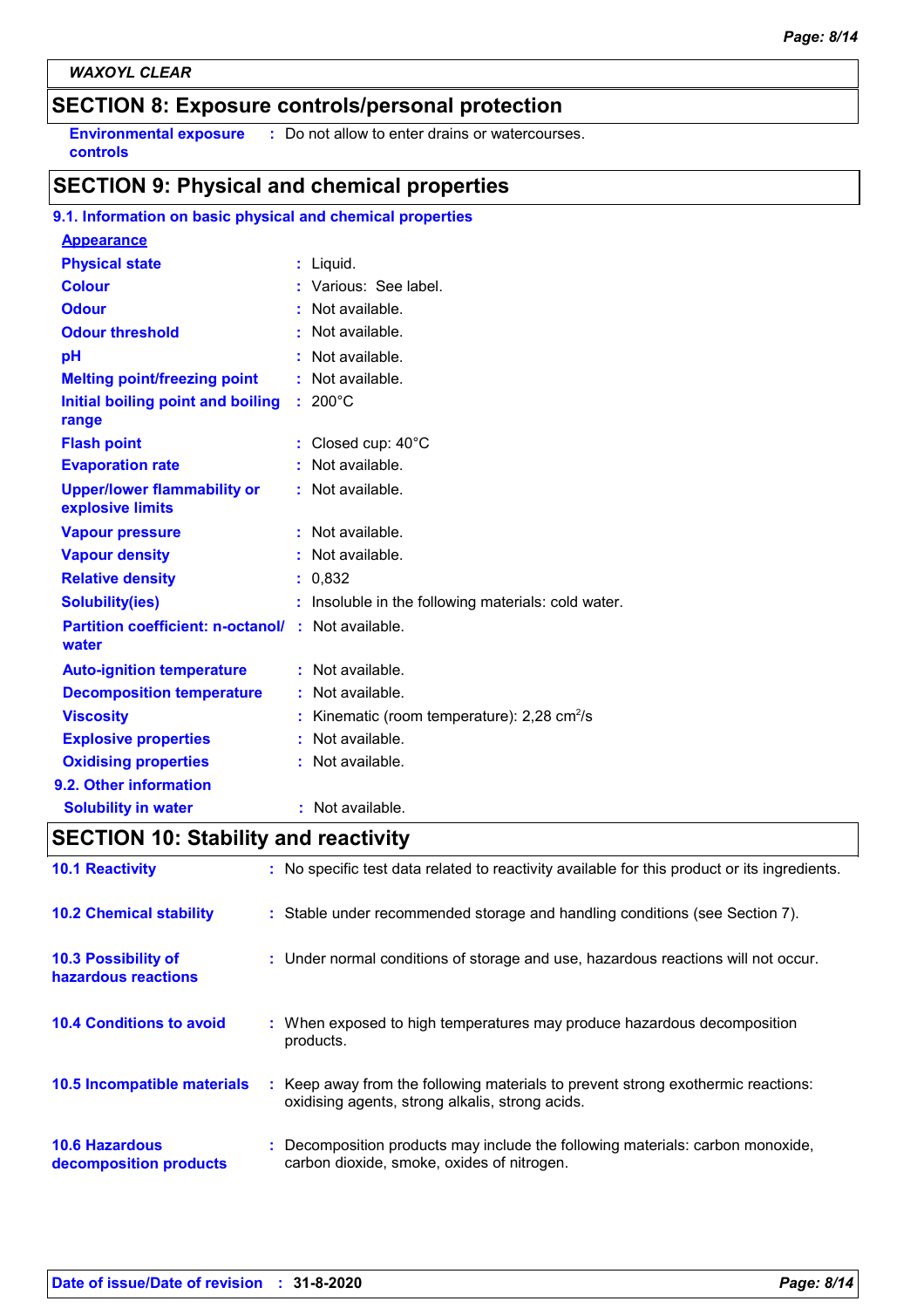# **SECTION 11: Toxicological information**

#### **11.1 Information on toxicological effects**

There are no data available on the mixture itself. The mixture has been assessed following the conventional method of the CLP Regulation (EC) No 1272/2008 and is classified for toxicological properties accordingly. See Sections 2 and 3 for details.

Exposure to component solvent vapour concentrations in excess of the stated occupational exposure limit may result in adverse health effects such as mucous membrane and respiratory system irritation and adverse effects on the kidneys, liver and central nervous system. Symptoms and signs include headache, dizziness, fatigue, muscular weakness, drowsiness and, in extreme cases, loss of consciousness.

Solvents may cause some of the above effects by absorption through the skin. Repeated or prolonged contact with the mixture may cause removal of natural fat from the skin, resulting in non-allergic contact dermatitis and absorption through the skin.

If splashed in the eyes, the liquid may cause irritation and reversible damage.

Ingestion may cause nausea, diarrhea and vomiting.

This takes into account, where known, delayed and immediate effects and also chronic effects of components from short-term and long-term exposure by oral, inhalation and dermal routes of exposure and eye contact.

#### **Acute toxicity**

| <b>Product/ingredient name</b>                                | <b>Result</b>                     | <b>Species</b> | <b>Dose</b>             | <b>Exposure</b>                     |
|---------------------------------------------------------------|-----------------------------------|----------------|-------------------------|-------------------------------------|
| Sulfonic acids, petroleum,<br>sodium salts                    | ILD50 Dermal                      | Rat            | $>2000$ mg/kg           | -                                   |
| Reaction Mass of<br>Ethylbenzene and M-Xylene<br>and P-Xylene | LD50 Oral<br>LC50 Inhalation Gas. | Rat<br>Rat     | >5000 mg/kg<br>5000 ppm | $\overline{\phantom{0}}$<br>4 hours |
|                                                               | LD50 Oral                         | Rat            | 4300 mg/kg              | -                                   |

**Conclusion/Summary :** Not available.

**Acute toxicity estimates**

| <b>Route</b>         | <b>ATE value</b>        |
|----------------------|-------------------------|
| Oral                 | 41171,2 mg/kg           |
| Dermal               | 91051,2 mg/kg           |
| Inhalation (vapours) | $ 454, 1 \text{ mg}/I $ |

#### **Irritation/Corrosion**

| <b>Product/ingredient name</b>                                | <b>Result</b>            | <b>Species</b> | <b>Score</b>             | <b>Exposure</b>            | <b>Observation</b>       |
|---------------------------------------------------------------|--------------------------|----------------|--------------------------|----------------------------|--------------------------|
| Reaction Mass of<br>Ethylbenzene and M-Xylene<br>and P-Xylene | Eyes - Mild irritant     | Rabbit         |                          | 87 mg                      |                          |
|                                                               | Eyes - Severe irritant   | Rabbit         | $\overline{\phantom{a}}$ | 24 hours 5<br>mg           |                          |
|                                                               | Skin - Mild irritant     | Rat            | $\overline{\phantom{a}}$ | 8 hours 60<br>microliters  |                          |
|                                                               | Skin - Moderate irritant | Rabbit         | $\overline{\phantom{a}}$ | 100%                       |                          |
| mesitylene                                                    | Eyes - Mild irritant     | Rabbit         | $\overline{\phantom{a}}$ | 24 hours 500<br>milligrams |                          |
|                                                               | Skin - Moderate irritant | Rabbit         | $\overline{\phantom{a}}$ | 24 hours 20<br>milligrams  | $\overline{\phantom{a}}$ |
| <b>Conclusion/Summary</b>                                     | : Not available.         |                |                          |                            |                          |
| <b>Sensitisation</b>                                          |                          |                |                          |                            |                          |
| <b>Conclusion/Summary</b>                                     | : Not available.         |                |                          |                            |                          |
| <b>Mutagenicity</b>                                           |                          |                |                          |                            |                          |
| <b>Conclusion/Summary</b>                                     | : Not available.         |                |                          |                            |                          |
| <b>Carcinogenicity</b>                                        |                          |                |                          |                            |                          |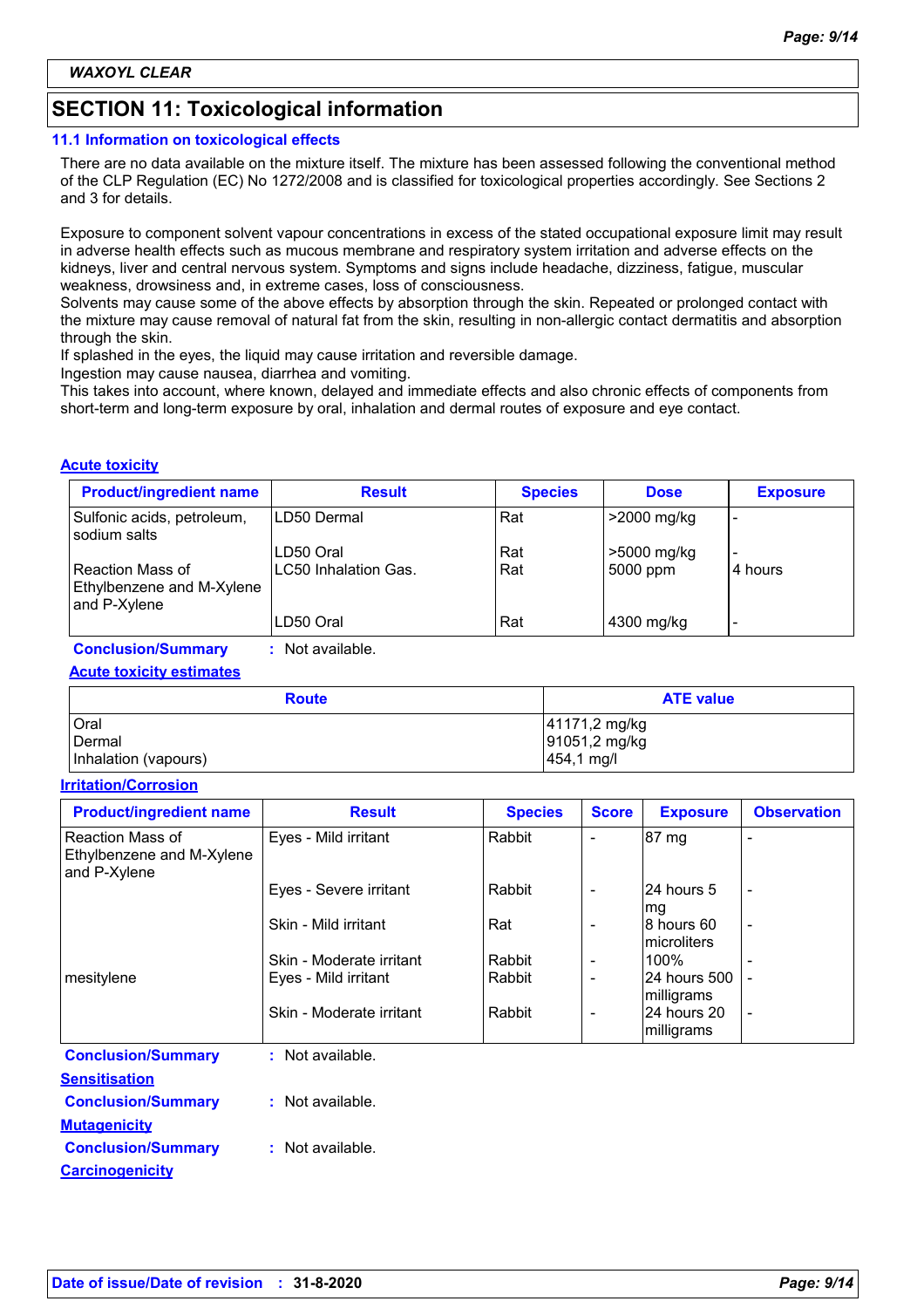# **SECTION 11: Toxicological information**

| <b>Product/ingredient name</b>                                | <b>Result</b>              | <b>Species</b> | <b>Dose</b> | <b>Exposure</b>               |
|---------------------------------------------------------------|----------------------------|----------------|-------------|-------------------------------|
| Reaction Mass of<br>Ethylbenzene and M-Xylene<br>and P-Xylene | Positive - Inhalation - TC | Mouse          | $<$ 75 ppm  | 103 weeks; 5<br>days per week |
| <b>Conclusion/Summary</b>                                     | : Not available.           |                |             |                               |
| <b>Reproductive toxicity</b>                                  |                            |                |             |                               |

**Teratogenicity Conclusion/Summary :** Not available. **Conclusion/Summary :** Not available.

#### **Specific target organ toxicity (single exposure)**

| <b>Product/ingredient name</b>                                                                                     | <b>Category</b>          | <b>Route of</b><br>exposure        | <b>Target organs</b>                                    |
|--------------------------------------------------------------------------------------------------------------------|--------------------------|------------------------------------|---------------------------------------------------------|
| Naphtha (petroleum), hydrodesulfurized heavy<br>Reaction Mass of Ethylbenzene and M-Xylene and P-<br><b>Xylene</b> | Category 3<br>Category 3 | Not applicable.<br>Not applicable. | l Narcotic effects<br>Respiratory tract<br>l irritation |

#### **Specific target organ toxicity (repeated exposure)**

| <b>Product/ingredient name</b>                                                                              | <b>Category</b>          | <b>Route of</b><br>exposure      | <b>Target organs</b>                 |
|-------------------------------------------------------------------------------------------------------------|--------------------------|----------------------------------|--------------------------------------|
| Naphtha (petroleum), hydrodesulfurized heavy<br>Reaction Mass of Ethylbenzene and M-Xylene and P-<br>Xvlene | Category 2<br>Category 2 | Not determined<br>Not determined | respiratory system<br>Not determined |

#### **Aspiration hazard**

| <b>Product/ingredient name</b>                          | <b>Result</b>                         |
|---------------------------------------------------------|---------------------------------------|
| Naphtha (petroleum), hydrodesulfurized heavy            | <b>ASPIRATION HAZARD - Category 1</b> |
| Reaction Mass of Ethylbenzene and M-Xylene and P-Xylene | <b>ASPIRATION HAZARD - Category 1</b> |

#### **Other information :**

: Not available.

# **SECTION 12: Ecological information**

#### **12.1 Toxicity**

There are no data available on the mixture itself. Do not allow to enter drains or watercourses.

The mixture has been assessed following the summation method of the CLP Regulation (EC) No 1272/2008 and is classified for eco-toxicological properties accordingly. See Sections 2 and 3 for details.

| <b>Product/ingredient name</b>                                         | <b>Result</b>                                                          | <b>Species</b>                                        | <b>Exposure</b>     |
|------------------------------------------------------------------------|------------------------------------------------------------------------|-------------------------------------------------------|---------------------|
| l Reaction Mass of<br><b>Ethylbenzene and M-Xylene</b><br>and P-Xylene | Acute LC50 8500 µg/l Marine water                                      | Crustaceans - Palaemonetes<br>pugio                   | 48 hours            |
| mesitylene                                                             | Acute LC50 13400 µg/l Fresh water<br>Chronic NOEC 400 µg/l Fresh water | Fish - Pimephales promelas<br>Daphnia - Daphnia magna | 96 hours<br>21 days |
| <b>Conclusion/Summary</b>                                              | : Not available.                                                       |                                                       |                     |

#### **12.2 Persistence and degradability**

**Conclusion/Summary :** Not available.

| <b>Product/ingredient name</b>                                | <b>Aquatic half-life</b> | <b>Photolysis</b> | <b>Biodegradability</b> |
|---------------------------------------------------------------|--------------------------|-------------------|-------------------------|
| Reaction Mass of<br>Ethylbenzene and M-Xylene<br>and P-Xvlene |                          |                   | l Readilv               |

#### **12.3 Bioaccumulative potential**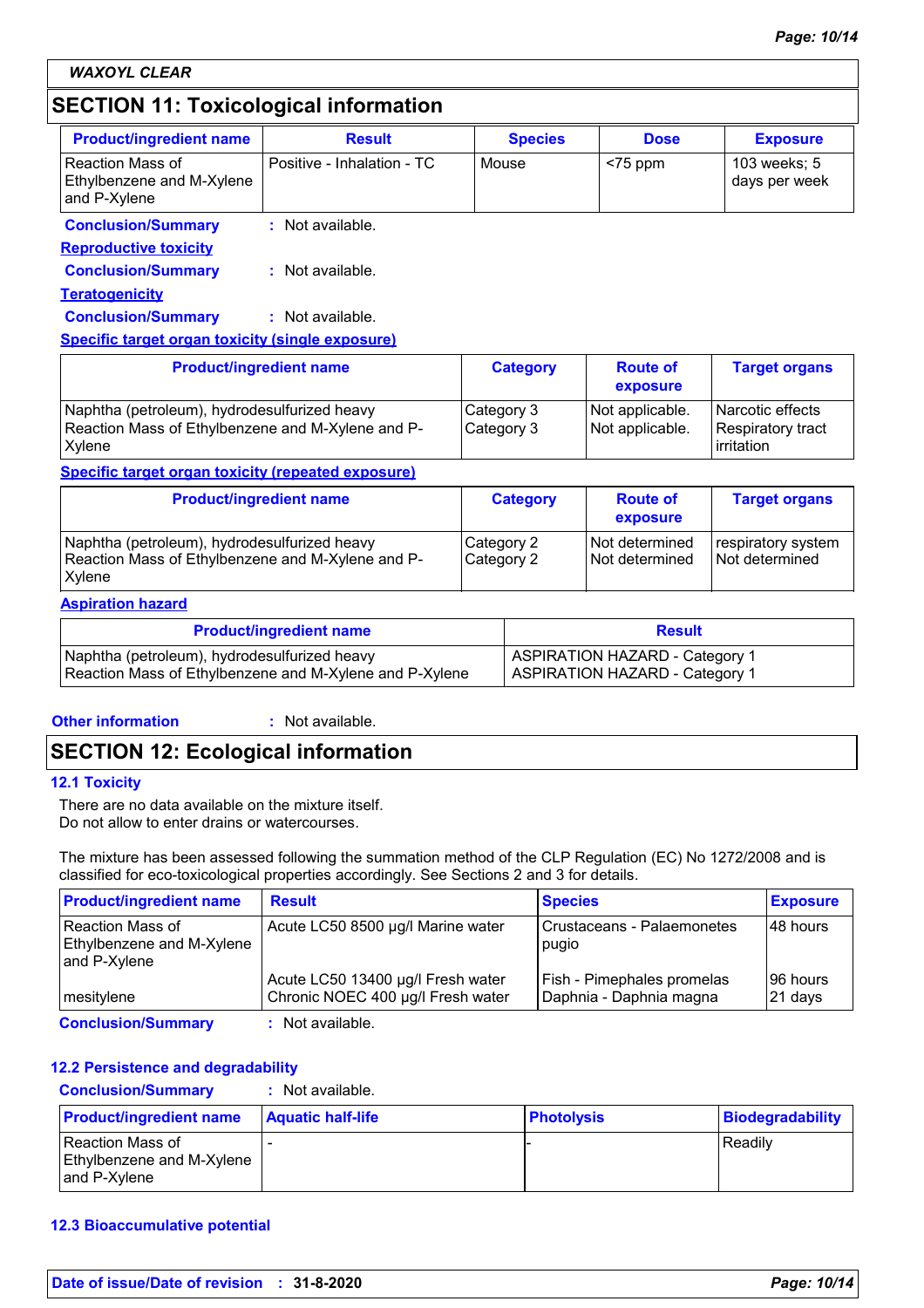*WAXOYL CLEAR*

# **SECTION 12: Ecological information**

| <b>Product/ingredient name</b>                  | $ $ LogP <sub>ow</sub> | <b>BCF</b>   | <b>Potential</b> |
|-------------------------------------------------|------------------------|--------------|------------------|
| Naphtha (petroleum),<br>hydrodesulfurized heavy |                        | l 10 to 2500 | high             |
| mesitylene                                      | 3.42                   | 161          | <b>I</b> low     |

| <b>12.4 Mobility in soil</b>                            |                                                       |
|---------------------------------------------------------|-------------------------------------------------------|
| <b>Soil/water partition</b><br><b>coefficient (Koc)</b> | : Not available.                                      |
| <b>Mobility</b>                                         | $:$ Not available.                                    |
| 12.5 Results of PBT and vPvB assessment                 |                                                       |
| <b>PBT</b>                                              | : Not applicable.                                     |
|                                                         | P: Not available. B: Not available. T: Not available. |
| <b>vPvB</b>                                             | : Not applicable.                                     |
|                                                         | vP: Not available, vB: Not available.                 |

| <b>12.6 Other adverse effects</b><br>: No known significant effects or critical hazards. |  |
|------------------------------------------------------------------------------------------|--|
|------------------------------------------------------------------------------------------|--|

# **SECTION 13: Disposal considerations**

The information in this section contains generic advice and guidance. The list of Identified Uses in Section 1 should be consulted for any available use-specific information provided in the Exposure Scenario(s).

#### **13.1 Waste treatment methods**

| <b>Product</b>                 |                                                                                                                                                                                                                                                                                                                                                                                                                                                                                                                                                             |  |
|--------------------------------|-------------------------------------------------------------------------------------------------------------------------------------------------------------------------------------------------------------------------------------------------------------------------------------------------------------------------------------------------------------------------------------------------------------------------------------------------------------------------------------------------------------------------------------------------------------|--|
| <b>Methods of disposal</b>     | The generation of waste should be avoided or minimised wherever possible.<br>Disposal of this product, solutions and any by-products should at all times comply<br>with the requirements of environmental protection and waste disposal legislation<br>and any regional local authority requirements. Dispose of surplus and non-<br>recyclable products via a licensed waste disposal contractor. Waste should not be<br>disposed of untreated to the sewer unless fully compliant with the requirements of<br>all authorities with jurisdiction.          |  |
| <b>Hazardous waste</b>         | The classification of the product may meet the criteria for a hazardous waste.                                                                                                                                                                                                                                                                                                                                                                                                                                                                              |  |
| <b>Disposal considerations</b> | Do not allow to enter drains or watercourses.<br>Dispose of according to all federal, state and local applicable regulations.<br>If this product is mixed with other wastes, the original waste product code may no<br>longer apply and the appropriate code should be assigned.<br>For further information, contact your local waste authority.                                                                                                                                                                                                            |  |
| <b>Packaging</b>               |                                                                                                                                                                                                                                                                                                                                                                                                                                                                                                                                                             |  |
| <b>Methods of disposal</b>     | : The generation of waste should be avoided or minimised wherever possible. Waste<br>packaging should be recycled. Incineration or landfill should only be considered<br>when recycling is not feasible.                                                                                                                                                                                                                                                                                                                                                    |  |
| <b>Disposal considerations</b> | Using information provided in this safety data sheet, advice should be obtained from<br>the relevant waste authority on the classification of empty containers.<br>Empty containers must be scrapped or reconditioned.<br>Dispose of containers contaminated by the product in accordance with local or<br>national legal provisions.                                                                                                                                                                                                                       |  |
| <b>Type of packaging</b>       | European waste catalogue (EWC)                                                                                                                                                                                                                                                                                                                                                                                                                                                                                                                              |  |
| <b>CEPE Paint Guidelines</b>   | 15 01 10*<br>packaging containing residues of or contaminated by<br>hazardous substances                                                                                                                                                                                                                                                                                                                                                                                                                                                                    |  |
| <b>Special precautions</b>     | This material and its container must be disposed of in a safe way. Care should be<br>taken when handling emptied containers that have not been cleaned or rinsed out.<br>Empty containers or liners may retain some product residues. Vapour from product<br>residues may create a highly flammable or explosive atmosphere inside the<br>container. Do not cut, weld or grind used containers unless they have been cleaned<br>thoroughly internally. Avoid dispersal of spilt material and runoff and contact with<br>soil, waterways, drains and sewers. |  |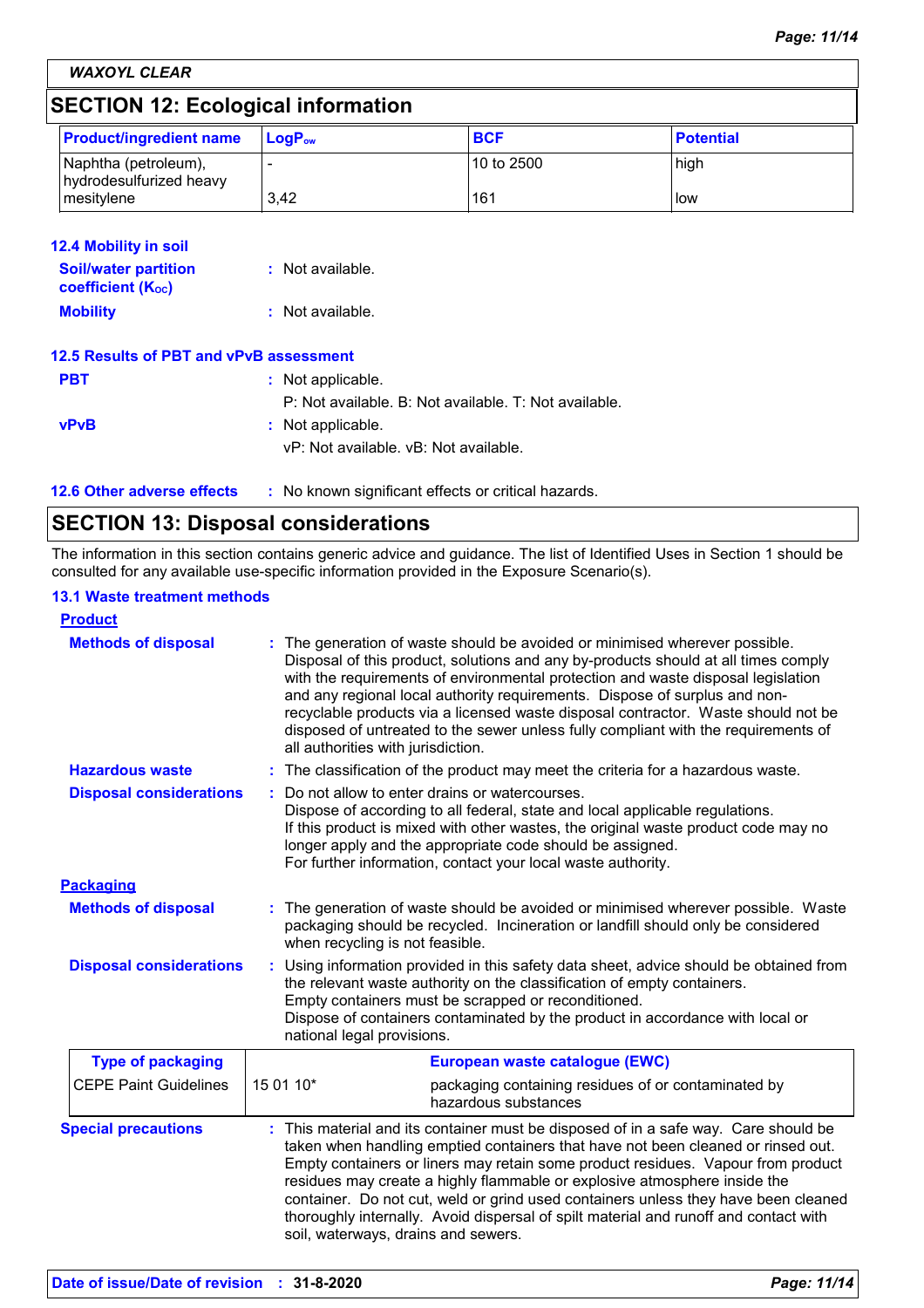$\mathsf{r}$ 

### **SECTION 14: Transport information**

|                                                                                             | methods of transport.                                                                                                                                                                                                  |                                                                                          |
|---------------------------------------------------------------------------------------------|------------------------------------------------------------------------------------------------------------------------------------------------------------------------------------------------------------------------|------------------------------------------------------------------------------------------|
|                                                                                             | <b>ADR</b>                                                                                                                                                                                                             | <b>IMDG</b>                                                                              |
| 14.1 UN number                                                                              | <b>UN1263</b>                                                                                                                                                                                                          | <b>UN1263</b>                                                                            |
| 14.2 UN proper<br>shipping name                                                             | <b>PAINT</b>                                                                                                                                                                                                           | PAINT. Marine pollutant (Naphtha (petroleum),<br>hydrodesulfurized heavy)                |
| <b>14.3 Transport</b><br>hazard class(es)<br><b>Class</b>                                   | 3                                                                                                                                                                                                                      | 3                                                                                        |
| <b>Subsidiary class</b>                                                                     |                                                                                                                                                                                                                        |                                                                                          |
| <b>14.4 Packing group</b>                                                                   | Ш                                                                                                                                                                                                                      | Ш                                                                                        |
| 14.5<br><b>Environmental</b><br><b>hazards</b>                                              |                                                                                                                                                                                                                        |                                                                                          |
| <b>Marine pollutant</b>                                                                     | Yes.                                                                                                                                                                                                                   | Yes.                                                                                     |
| <b>Marine pollutant</b><br><b>substances</b>                                                |                                                                                                                                                                                                                        | Naphtha (petroleum), hydrodesulfurized heavy                                             |
| <b>14.6 Special</b><br>precautions for<br>user                                              | Transport within user's premises: always<br>transport in closed containers that are upright<br>and secure. Ensure that persons transporting<br>the product know what to do in the event of an<br>accident or spillage. |                                                                                          |
| <b>HI/Kemler number</b>                                                                     | 30                                                                                                                                                                                                                     |                                                                                          |
| <b>Emergency</b><br>schedules (EmS)                                                         |                                                                                                                                                                                                                        | $F-E$ , S-E                                                                              |
| <b>14.7 Transport in bulk</b><br>according to Annex II of<br><b>MARPOL and the IBC Code</b> | : Not applicable.                                                                                                                                                                                                      |                                                                                          |
| <b>Additional</b><br><b>information</b>                                                     | The environmentally hazardous substance<br>mark is not required when transported in sizes<br>of $\leq 5$ L or $\leq 5$ kg.<br>Tunnel code (D/E)                                                                        | The marine pollutant mark is not required when<br>transported in sizes of ≤5 L or ≤5 kg. |

### **SECTION 15: Regulatory information 15.1 Safety, health and environmental regulations/legislation specific for the substance or mixture**

### **EU Regulation (EC) No. 1907/2006 (REACH)**

#### **Annex XIV - List of substances subject to authorisation**

#### **Annex XIV**

None of the components are listed, or the component present is below its threshold.

### **Substances of very high concern**

None of the components are listed, or the component present is below its threshold.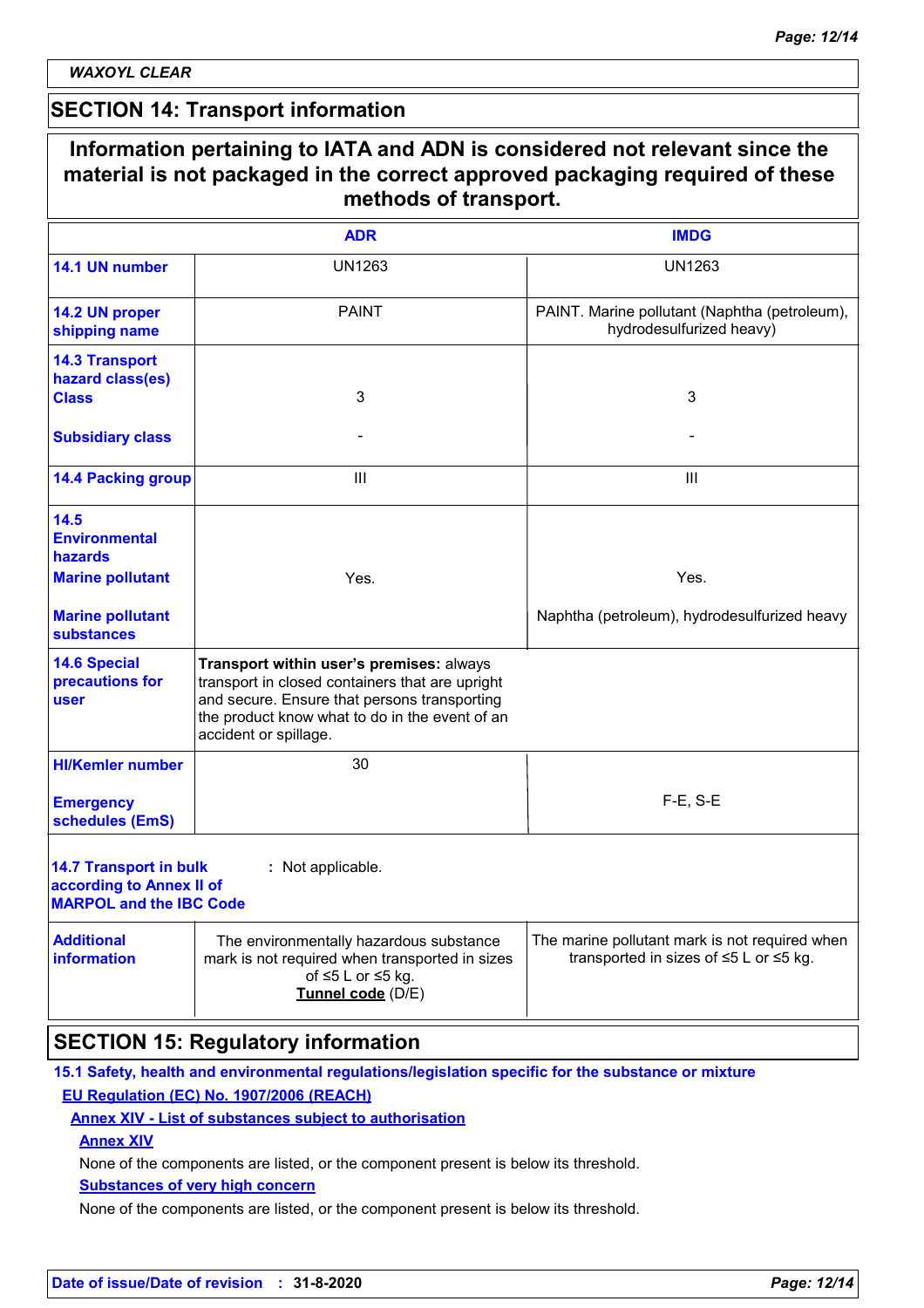# **SECTION 15: Regulatory information**

| <b>Annex XVII - Restrictions</b><br>: Not applicable.<br>on the manufacture,<br>placing on the market<br>and use of certain<br>dangerous substances,<br>mixtures and articles                                                                                                                                |
|--------------------------------------------------------------------------------------------------------------------------------------------------------------------------------------------------------------------------------------------------------------------------------------------------------------|
| <b>Other EU regulations</b>                                                                                                                                                                                                                                                                                  |
| <b>VOC for Ready-for-Use</b><br>: Not applicable.<br><b>Mixture</b>                                                                                                                                                                                                                                          |
| Ozone depleting substances (1005/2009/EU)<br>Not listed.                                                                                                                                                                                                                                                     |
| Prior Informed Consent (PIC) (649/2012/EU)<br>Not listed.                                                                                                                                                                                                                                                    |
| <b>Seveso Directive</b><br>This product may add to the calculation for determining whether a site is within the scope of the Seveso Directive on<br>major accident hazards.<br><b>International requlations</b><br><b>Chemical Weapon Convention List Schedules I, II &amp; III Chemicals</b><br>Not listed. |
| <b>Montreal Protocol (Annexes A, B, C, E)</b><br>Not listed.                                                                                                                                                                                                                                                 |
| <b>Stockholm Convention on Persistent Organic Pollutants</b><br>Not listed.                                                                                                                                                                                                                                  |
| <b>Rotterdam Convention on Prior Informed Consent (PIC)</b><br>Not listed.                                                                                                                                                                                                                                   |
| <b>UNECE Aarhus Protocol on POPs and Heavy Metals</b><br>Not listed.                                                                                                                                                                                                                                         |
| <b>15.2 Chemical safety</b><br>: No Chemical Safety Assessment has been carried out.<br>assessment                                                                                                                                                                                                           |

## **SECTION 16: Other information**

### **CEPE code :** 1

 $\nabla$  Indicates information that has changed from previously issued version.

**Abbreviations and acronyms :** ATE = Acute Toxicity Estimate CLP = Classification, Labelling and Packaging Regulation [Regulation (EC) No. 1272/2008] DMEL = Derived Minimal Effect Level DNEL = Derived No Effect Level EUH statement = CLP-specific Hazard statement PBT = Persistent, Bioaccumulative and Toxic PNEC = Predicted No Effect Concentration RRN = REACH Registration Number vPvB = Very Persistent and Very Bioaccumulative

**Procedure used to derive the classification according to Regulation (EC) No. 1272/2008 [CLP/GHS]**

| <b>Classification</b>   | <b>Justification</b>    |
|-------------------------|-------------------------|
| Flam. Lig. 3, H226      | l On basis of test data |
| <b>STOT SE 3, H336</b>  | l Calculation method    |
| <b>ISTOT RE 2. H373</b> | l Calculation method    |
| Aquatic Chronic 2, H411 | l Calculation method    |

**Full text of abbreviated H statements**